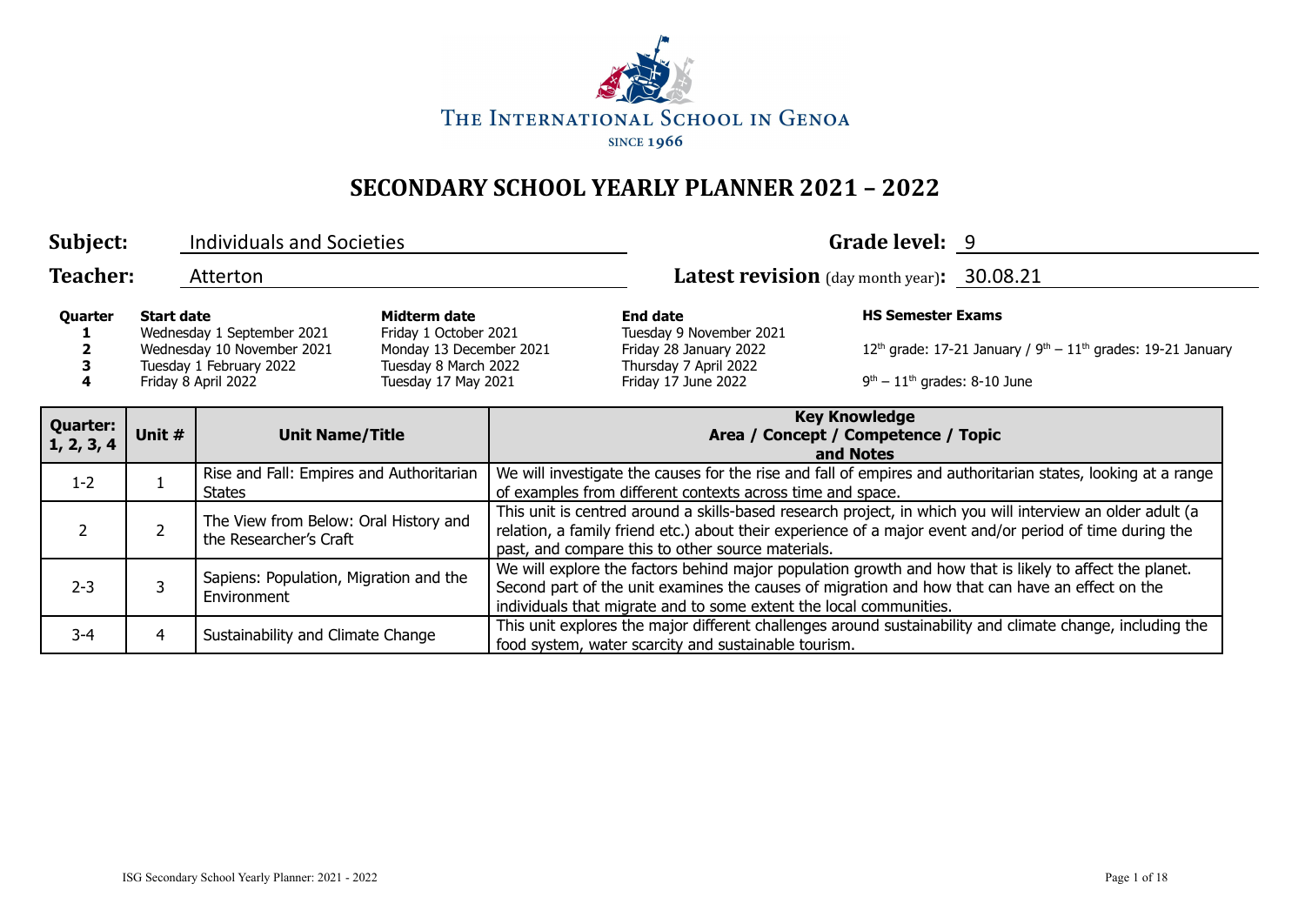

| Subject:                                                                                                                                                                                                                                                                     |                                  | Physical & Health Education                                                         |                                                                                                                      |                                                                                                                                                                                                                                                                                                                                   |                                                                  | Grade level: Grade 9                                                     |                                                                                                                                                                                                                                    |
|------------------------------------------------------------------------------------------------------------------------------------------------------------------------------------------------------------------------------------------------------------------------------|----------------------------------|-------------------------------------------------------------------------------------|----------------------------------------------------------------------------------------------------------------------|-----------------------------------------------------------------------------------------------------------------------------------------------------------------------------------------------------------------------------------------------------------------------------------------------------------------------------------|------------------------------------------------------------------|--------------------------------------------------------------------------|------------------------------------------------------------------------------------------------------------------------------------------------------------------------------------------------------------------------------------|
| <b>Teacher:</b>                                                                                                                                                                                                                                                              |                                  | Lucy Deas                                                                           |                                                                                                                      |                                                                                                                                                                                                                                                                                                                                   | Latest revision (day month year): September 2021                 |                                                                          |                                                                                                                                                                                                                                    |
| <b>Start date</b><br>Midterm date<br>Quarter<br>Friday 1 October 2021<br>Wednesday 1 September 2021<br>Wednesday 10 November 2021<br>Monday 13 December 2021<br>2<br>Tuesday 1 February 2022<br>Tuesday 8 March 2022<br>3<br>Tuesday 17 May 2021<br>Friday 8 April 2022<br>4 |                                  |                                                                                     | <b>End date</b><br>Tuesday 9 November 2021<br>Friday 28 January 2022<br>Thursday 7 April 2022<br>Friday 17 June 2022 | <b>HS Semester Exams</b><br>$9th - 11th$ grades: 8-10 June                                                                                                                                                                                                                                                                        | $12th$ grade: 17-21 January / $9th - 11th$ grades: 19-21 January |                                                                          |                                                                                                                                                                                                                                    |
| <b>Quarter:</b><br>1, 2, 3, 4                                                                                                                                                                                                                                                | Unit #<br><b>Unit Name/Title</b> |                                                                                     |                                                                                                                      |                                                                                                                                                                                                                                                                                                                                   |                                                                  | <b>Key Knowledge</b><br>Area / Concept / Competence / Topic<br>and Notes |                                                                                                                                                                                                                                    |
| $\mathbf{1}$                                                                                                                                                                                                                                                                 |                                  | <b>Team Building</b>                                                                |                                                                                                                      | Communication: Learning to work together and communicate effectively within a group using collaborative skills<br>to solve a variety of different problems.                                                                                                                                                                       |                                                                  |                                                                          |                                                                                                                                                                                                                                    |
|                                                                                                                                                                                                                                                                              |                                  | Invasion games<br>(Soccer, Unihockey, Handball, Touch Rugby,<br>Basketball)         |                                                                                                                      | Communication: While working in different invasion games students will continue to develop their individual skills<br>and movement while playing in different positions within the team. Students will develop research and analyse<br>different structures and strategies that can be used to improve the success of their team. |                                                                  |                                                                          |                                                                                                                                                                                                                                    |
| $\overline{2}$                                                                                                                                                                                                                                                               |                                  | <b>Net Games</b><br>(Volleyball, Badminton, Table Tennis)                           |                                                                                                                      | and change the game.                                                                                                                                                                                                                                                                                                              |                                                                  |                                                                          | Change: Students will be developing their net games skills and explore how the implementation of rules can adapt                                                                                                                   |
| $\overline{2}$                                                                                                                                                                                                                                                               |                                  | Creative movement<br>(Dance, Gymnastics, aerobics, yoga)                            |                                                                                                                      | Relationships: Students research and explore different movement styles through dance and gymnastics in order<br>to develop their choreography skills and to create their own sequence of linked movements. Students work either<br>individually or in groups to create their performances.                                        |                                                                  |                                                                          |                                                                                                                                                                                                                                    |
| 3                                                                                                                                                                                                                                                                            |                                  | <b>Health Related Fitness</b><br>(Distance running, Circuit training, Orienteering) |                                                                                                                      | improve their health and well-being.                                                                                                                                                                                                                                                                                              |                                                                  |                                                                          | Development: Students will analyse healthy habits and develop individual goals in order to develop a plan to                                                                                                                       |
| 3                                                                                                                                                                                                                                                                            |                                  | Striking & Fielding games<br>(Softball, Cricket)                                    |                                                                                                                      | skills.                                                                                                                                                                                                                                                                                                                           |                                                                  |                                                                          | Systems: Students will work as part of a team using their striking and fielding skills to develop a system that<br>improves their team's ability to perform together as a group. Students will develop their coaching and umpiring |
| 4                                                                                                                                                                                                                                                                            |                                  | Track and field athletics<br>(Running, Jumping and throwing events)                 |                                                                                                                      |                                                                                                                                                                                                                                                                                                                                   | different techniques in order to improve individual performance. |                                                                          | Development: Students will develop their individual athletic skills and using research and analysis will explore                                                                                                                   |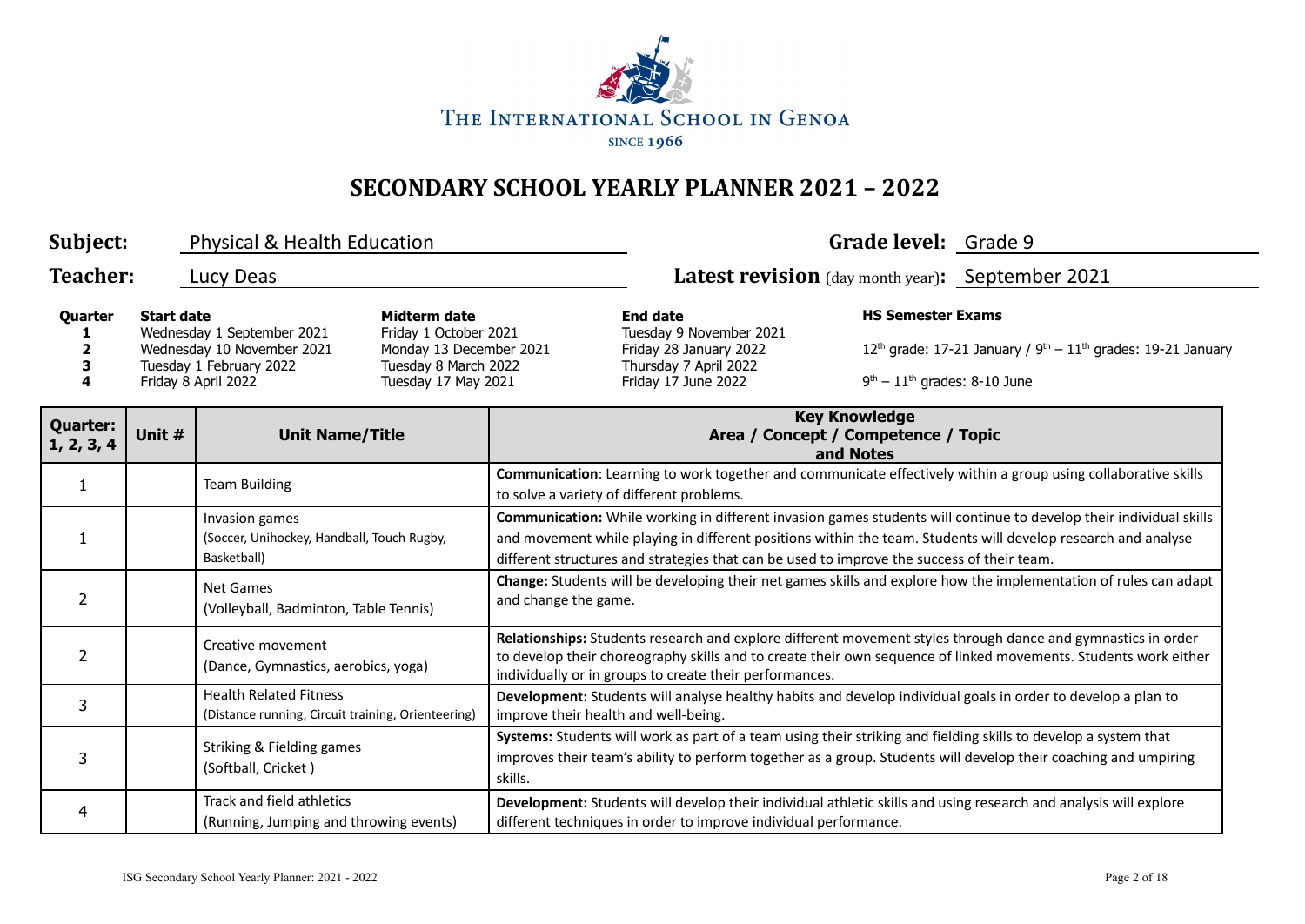

| Subject:                                                                                                                                                                                                                                                                                   |                  | Science                                                                                           |                                                                                                                                |                                                                                              |                                                                          | Grade level: 9Y                                                                    |  |
|--------------------------------------------------------------------------------------------------------------------------------------------------------------------------------------------------------------------------------------------------------------------------------------------|------------------|---------------------------------------------------------------------------------------------------|--------------------------------------------------------------------------------------------------------------------------------|----------------------------------------------------------------------------------------------|--------------------------------------------------------------------------|------------------------------------------------------------------------------------|--|
| <b>Teacher:</b>                                                                                                                                                                                                                                                                            |                  | Lavagnini, Kubenk                                                                                 |                                                                                                                                |                                                                                              | <b>Latest revision</b> (day month year):                                 |                                                                                    |  |
| Midterm date<br><b>End date</b><br><b>Start date</b><br>Quarter<br>Wednesday 1 September 2021<br>Friday 1 October 2021<br>Wednesday 10 November 2021<br>Monday 13 December 2021<br>Tuesday 1 February 2022<br>Tuesday 8 March 2022<br>з<br>Friday 8 April 2022<br>Tuesday 17 May 2021<br>4 |                  | Tuesday 9 November 2021<br>Friday 28 January 2022<br>Thursday 7 April 2022<br>Friday 17 June 2022 | <b>HS Semester Exams</b><br>$12th$ grade: 17-21 January / $9th - 11th$ grades: 19-21 January<br>$9th - 11th$ grades: 8-10 June |                                                                                              |                                                                          |                                                                                    |  |
| <b>Trimester:</b><br>1, 2, 3                                                                                                                                                                                                                                                               | <b>Unit</b><br># | <b>Unit Name/Title</b>                                                                            |                                                                                                                                |                                                                                              | <b>Key Knowledge</b><br>Area / Concept / Competence / Topic<br>and Notes |                                                                                    |  |
| $1$ (Chem)                                                                                                                                                                                                                                                                                 | $\mathbf{1}$     | How do atoms bond? (textbook MYP<br>Chemistry Year 4&5 unit 4)                                    |                                                                                                                                | Relationships, evidence, attractions and repulsion, intermolecular forces, electronegativity |                                                                          |                                                                                    |  |
| $1$ (Chem)                                                                                                                                                                                                                                                                                 | $\overline{2}$   | What are the impacts of the chemical<br>industry? (textbook MYP Chemistry<br>Year 4&5 unit 5)     |                                                                                                                                | Change, interaction, neutralisation, balancing reactions, dilution                           |                                                                          |                                                                                    |  |
| 2(Physics)                                                                                                                                                                                                                                                                                 | 3                | How do we make life easier?<br>(textbook MYP Physics Year 4&5 unit<br>6)                          |                                                                                                                                |                                                                                              | Change, energy and transformation, efficiency, power, work, potential    |                                                                                    |  |
| 2(Physics)                                                                                                                                                                                                                                                                                 | 4                | How is our climate changing?<br>(textbook MYP Physics Year 4&5 unit<br>8)                         |                                                                                                                                |                                                                                              |                                                                          | Relationships, movement and energy, emission, absorption, reflection, fossil fuels |  |
| 3(Bio)                                                                                                                                                                                                                                                                                     | 5                | Kubenk                                                                                            |                                                                                                                                |                                                                                              |                                                                          |                                                                                    |  |
| 3(Bio)                                                                                                                                                                                                                                                                                     | 6                | Kubenk                                                                                            |                                                                                                                                |                                                                                              |                                                                          |                                                                                    |  |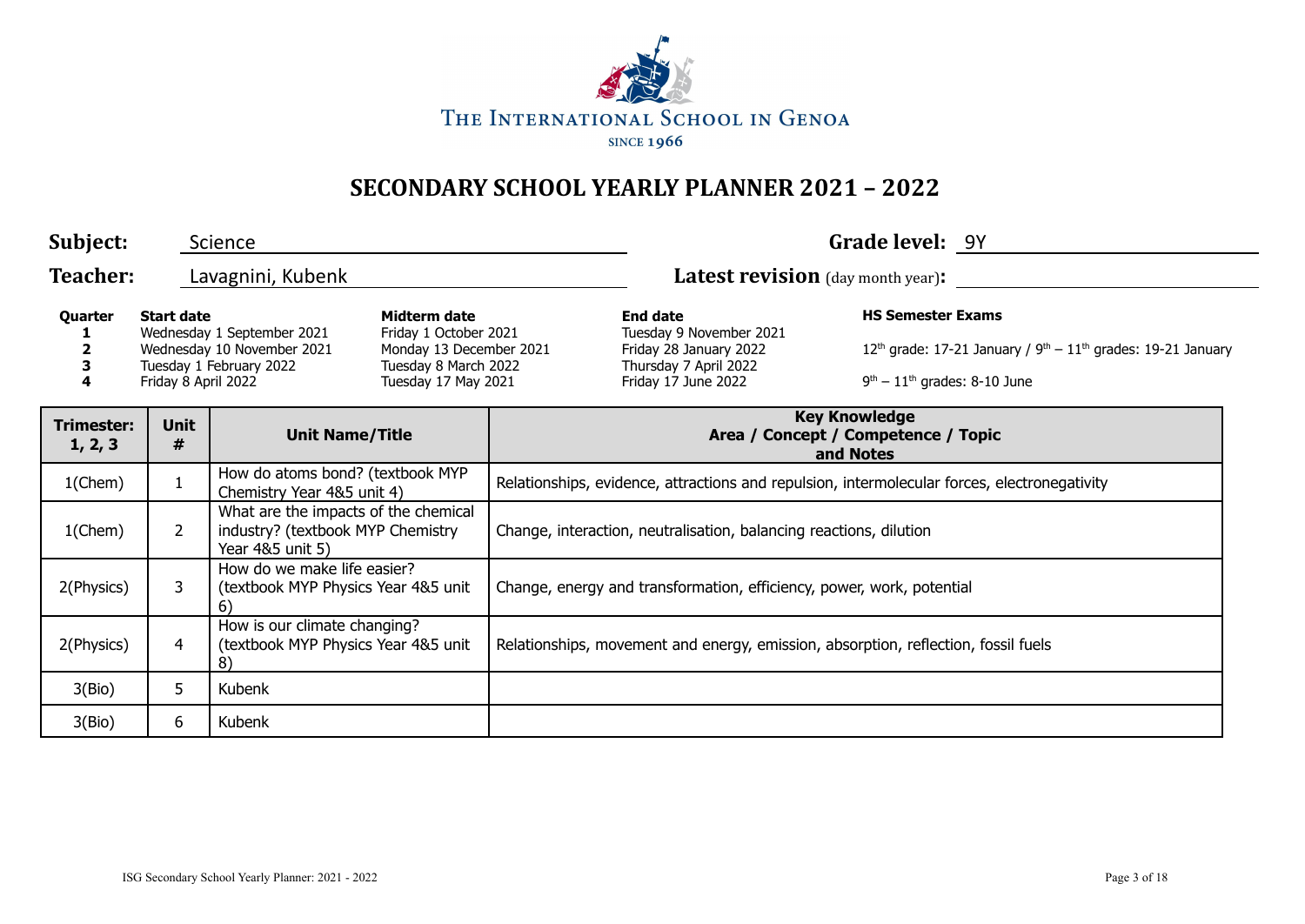

| Subject:                      |                   | Italian B                                                                                                  |                                                                                                                 |                                                                                                                      | Grade level: 9th                                           |                                                                                                   |
|-------------------------------|-------------------|------------------------------------------------------------------------------------------------------------|-----------------------------------------------------------------------------------------------------------------|----------------------------------------------------------------------------------------------------------------------|------------------------------------------------------------|---------------------------------------------------------------------------------------------------|
| <b>Teacher:</b>               |                   | ROSSI, Laura                                                                                               |                                                                                                                 | Latest revision (day month year): September 2021                                                                     |                                                            |                                                                                                   |
| Quarter<br><b>LEVEL A1</b>    | <b>Start date</b> | Wednesday 1 September 2021<br>Wednesday 10 November 2021<br>Tuesday 1 February 2022<br>Friday 8 April 2022 | Midterm date<br>Friday 1 October 2021<br>Monday 13 December 2021<br>Tuesday 8 March 2022<br>Tuesday 17 May 2021 | <b>End date</b><br>Tuesday 9 November 2021<br>Friday 28 January 2022<br>Thursday 7 April 2022<br>Friday 17 June 2022 | <b>HS Semester Exams</b><br>$9th - 11th$ grades: 8-10 June | 12 <sup>th</sup> grade: 17-21 January / $9th - 11th$ grades: 19-21 January                        |
| <b>Quarter:</b><br>1, 2, 3, 4 | Unit #            | <b>Unit Name/Title</b>                                                                                     |                                                                                                                 | <b>Key Knowledge</b><br>Area / Concept / Competence / Topic<br>and Notes                                             |                                                            |                                                                                                   |
| $\mathbf{1}$                  | 1                 | Io e gli altri                                                                                             |                                                                                                                 | Identifying my environment.<br>Meeting new people and introducing myself.                                            |                                                            |                                                                                                   |
| $\overline{2}$                | $\overline{2}$    | Cultura e tempo libero                                                                                     |                                                                                                                 | My free time: culture and hobbies.<br>sports, games, music, food.                                                    |                                                            | Verbs and vocabulary to talk about: what I like, what I do not like, what I do, what I do not do, |
| 3                             | 3                 | L'ambiente intorno a me                                                                                    |                                                                                                                 | Time and space: my school, my house, my city and its shops and landmarks.                                            |                                                            |                                                                                                   |
| 4                             | $\overline{4}$    | La mia famiglia e le vacanze                                                                               |                                                                                                                 | My relationships and our habits: family, holidays, travels and tourist destinations.                                 |                                                            |                                                                                                   |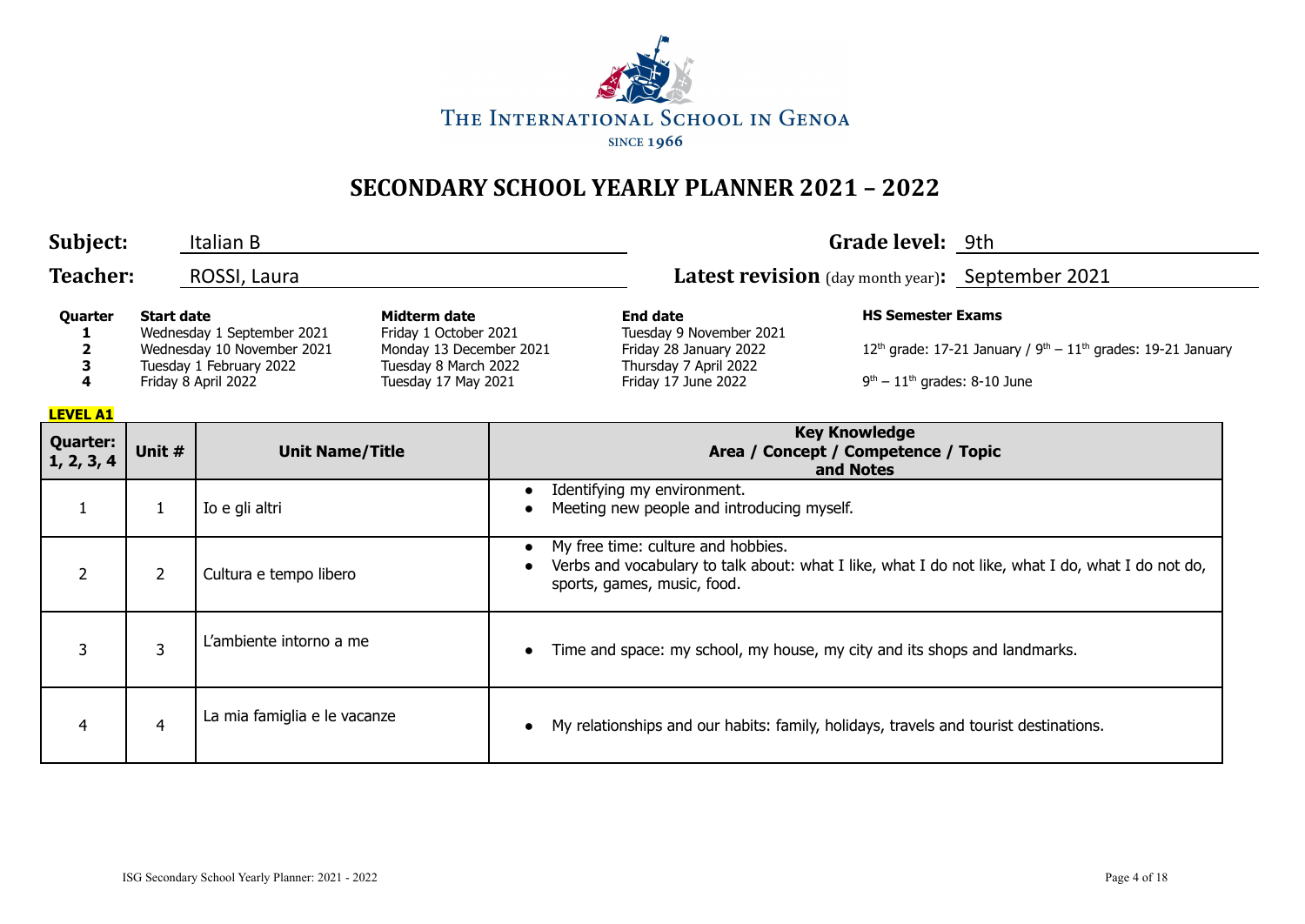

| <b>LEVEL A2</b>               |        |                                                                   |                                                                                                                                                |
|-------------------------------|--------|-------------------------------------------------------------------|------------------------------------------------------------------------------------------------------------------------------------------------|
| <b>Quarter:</b><br>1, 2, 3, 4 | Unit # | <b>Unit Name/Title</b>                                            | <b>Key Knowledge</b><br>Area / Concept / Competence / Topic<br>and Notes                                                                       |
|                               |        | Ritorno a scuola: vacanze, vita<br>quotidiana e ricordi personali | Talk about: my past holidays and daily life<br>Describe personalities and past habits and events<br>Express opinions and tastes                |
|                               | 2      | Stare insieme                                                     | Stories and descriptions of my relationships with other people<br>Talk about: encounters and comparisons<br>Cultural interests and occupations |
| 3                             | 3      | Le mie abitudini nel tempo e nello<br>spazio                      | Talk about travel experiences, tell stories and express feelings<br>Describe and discuss healthy and unhleathy habits                          |
| 4                             | 4      | Guardare al futuro                                                | Talk about: future plans and wishes for my personal life and environment<br>Imagine future situations                                          |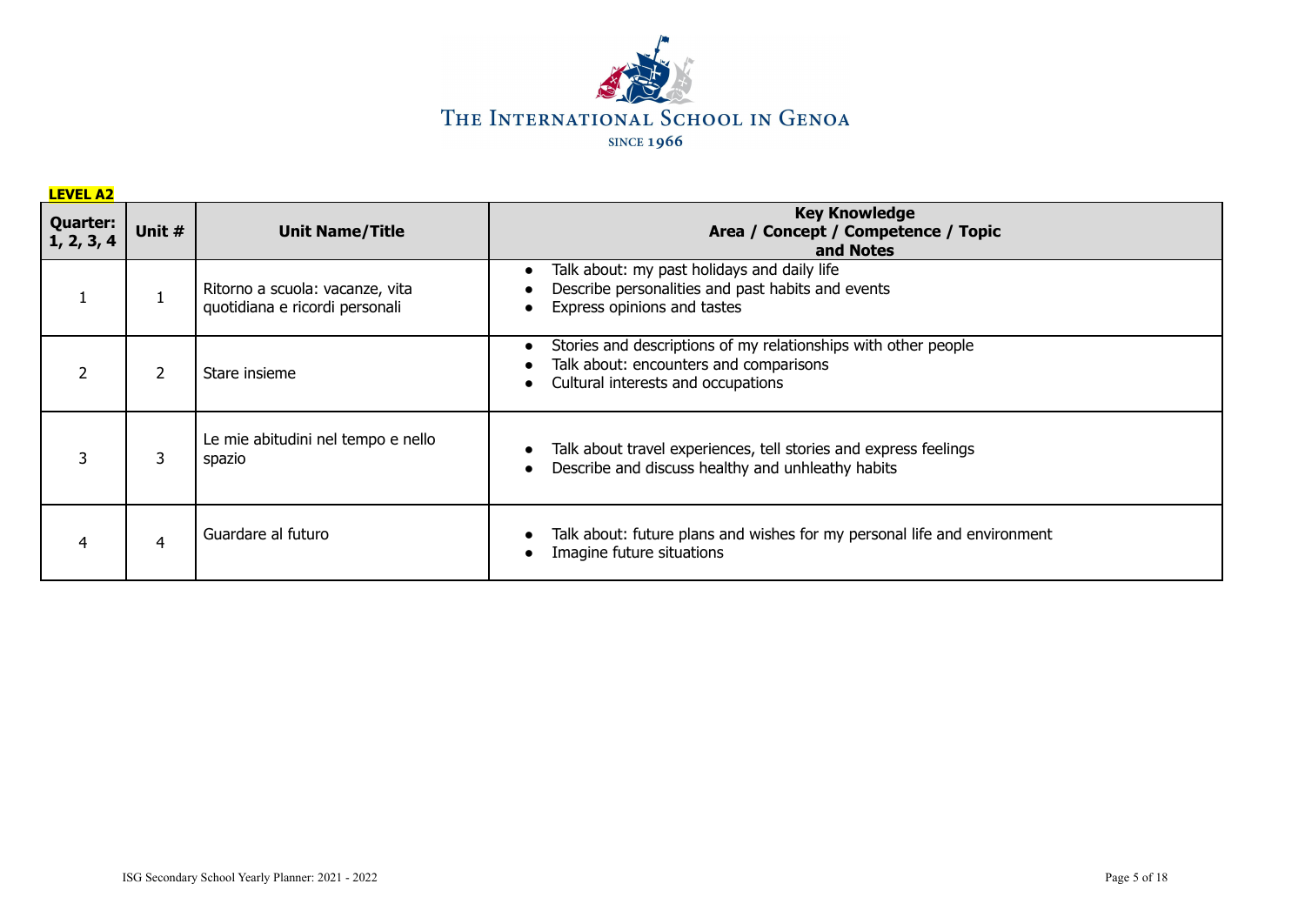

| <b>LEVEL B1</b>                |                |                        |                                                                                                                                                                                                        |  |  |  |  |  |
|--------------------------------|----------------|------------------------|--------------------------------------------------------------------------------------------------------------------------------------------------------------------------------------------------------|--|--|--|--|--|
| <b>Quarter:</b><br> 1, 2, 3, 4 | Unit #         | <b>Unit Name/Title</b> | <b>Key Knowledge</b><br>Area / Concept / Competence / Topic<br>and Notes                                                                                                                               |  |  |  |  |  |
|                                |                | La mia realtà          | Talk about my language skills and development, the city I live in<br>Make suppositions, indicate advantages, disadvantages and suggest solutions                                                       |  |  |  |  |  |
|                                | 2              | Il mio posto nel mondo | Talk about my identity and the society I live in<br>Find information on and express opinions, wishes and concerns for social issues I observe<br>Refer messages via different media                    |  |  |  |  |  |
|                                | 3              | Una società che cambia | Talk about civil and human rights<br>Reflect on changes in today's society<br>Write to persuade and inform                                                                                             |  |  |  |  |  |
| 4                              | $\overline{4}$ | Eredità culturali      | Talk about festivities and cultural festivals taking place in Italy and in the world<br>Discover and discuss about historical events and figures in Italy and beyond<br>Present facts and explanations |  |  |  |  |  |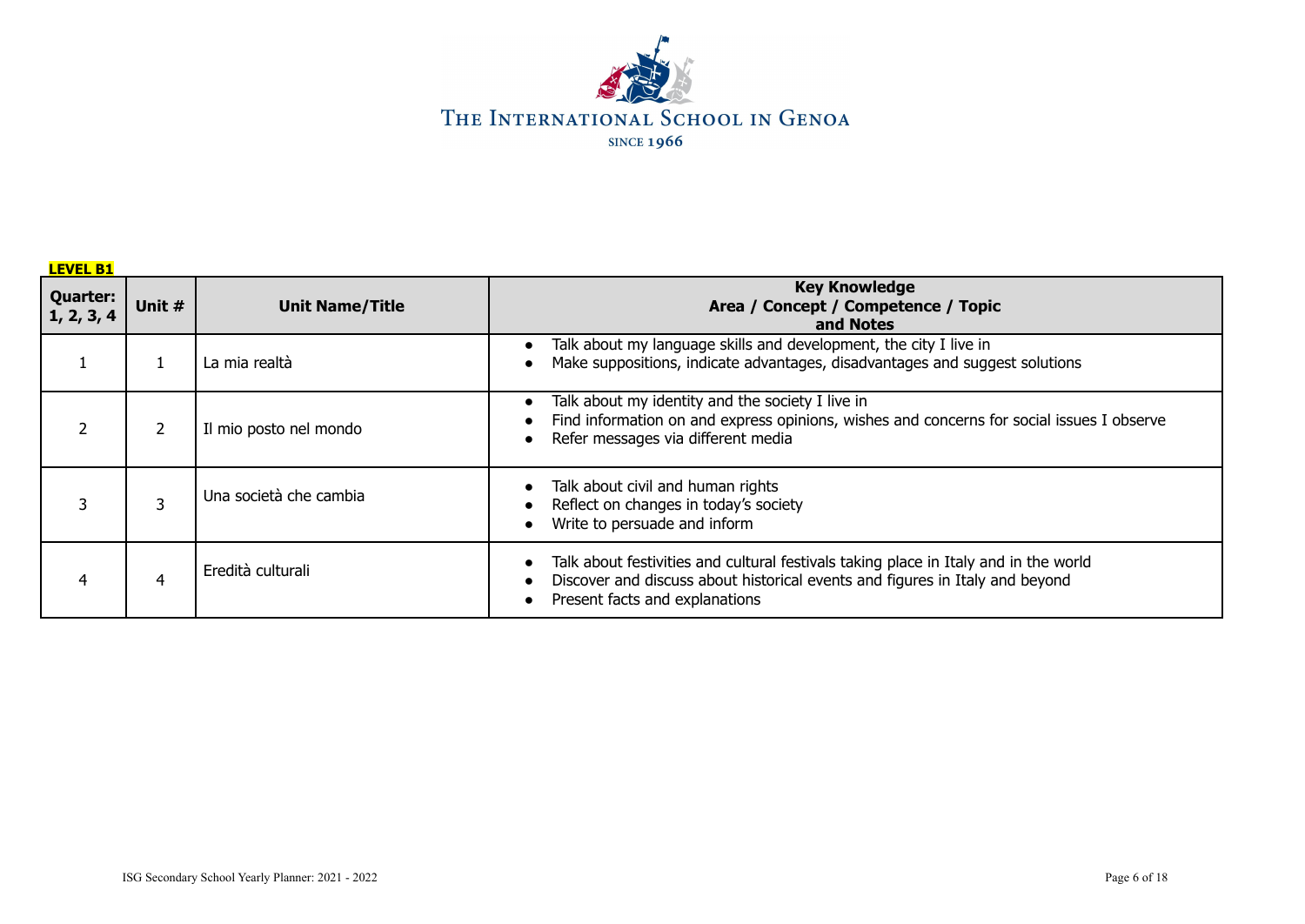

| Subject:                                                                                                                                                                                                                                                                                         |                | Spanish                 |                                                                                                                      |                                                                                                                                                                                                                                                                                       | Grade level: 9th                                                                                                                                                                                         |  |                                                                                                   |  |
|--------------------------------------------------------------------------------------------------------------------------------------------------------------------------------------------------------------------------------------------------------------------------------------------------|----------------|-------------------------|----------------------------------------------------------------------------------------------------------------------|---------------------------------------------------------------------------------------------------------------------------------------------------------------------------------------------------------------------------------------------------------------------------------------|----------------------------------------------------------------------------------------------------------------------------------------------------------------------------------------------------------|--|---------------------------------------------------------------------------------------------------|--|
| <b>Teacher:</b>                                                                                                                                                                                                                                                                                  |                | ROSSI, Laura            |                                                                                                                      |                                                                                                                                                                                                                                                                                       | Latest revision (day month year): September 2021                                                                                                                                                         |  |                                                                                                   |  |
| <b>Start date</b><br><b>Midterm date</b><br>Quarter<br>Wednesday 1 September 2021<br>Friday 1 October 2021<br>Wednesday 10 November 2021<br>Monday 13 December 2021<br>$\overline{2}$<br>3<br>Tuesday 1 February 2022<br>Tuesday 8 March 2022<br>4<br>Friday 8 April 2022<br>Tuesday 17 May 2021 |                |                         | <b>End date</b><br>Tuesday 9 November 2021<br>Friday 28 January 2022<br>Thursday 7 April 2022<br>Friday 17 June 2022 | <b>HS Semester Exams</b><br>$9th - 11th$ grades: 8-10 June                                                                                                                                                                                                                            | $12th$ grade: 17-21 January / $9th - 11th$ grades: 19-21 January                                                                                                                                         |  |                                                                                                   |  |
| <b>Quarter:</b><br>1, 2, 3, 4                                                                                                                                                                                                                                                                    | Unit #         | <b>Unit Name/Title</b>  |                                                                                                                      |                                                                                                                                                                                                                                                                                       | <b>Key Knowledge</b><br>Area / Concept / Competence / Topic<br>and Notes                                                                                                                                 |  |                                                                                                   |  |
| 1                                                                                                                                                                                                                                                                                                | 1              | Somos lo que hacemos    |                                                                                                                      | routines<br>$\circ$<br>$\circ$                                                                                                                                                                                                                                                        | Students will be able to:<br>describe people and their relationships<br>discuss and comment on social norms                                                                                              |  | Students will talk about physical and character traits, social norms, appearances, habits and     |  |
| $\overline{2}$                                                                                                                                                                                                                                                                                   | $\overline{2}$ | 2 iQué novedad!         |                                                                                                                      | $\bullet$<br>$\circ$                                                                                                                                                                                                                                                                  | Students will learn about famous inventions, design, free time activities and games.<br>Students will be able to:<br>talk about hobbies and games<br>reflect on creativity and use their creative skills |  |                                                                                                   |  |
| 3                                                                                                                                                                                                                                                                                                | 3              | 3 El colegio es mi vida |                                                                                                                      | This unit looks into school activities and life, educational values and bullying.<br>Students will be able to:<br>talk about their schools<br>$\circ$<br>reflect and discuss on the school values and mission<br>discuss and share solutions for bullying and other issues<br>$\circ$ |                                                                                                                                                                                                          |  |                                                                                                   |  |
| 4                                                                                                                                                                                                                                                                                                | 4              | 4 Mi casa es tu casa    |                                                                                                                      | $\bullet$<br>$\circ$<br>$\circ$                                                                                                                                                                                                                                                       | behaviour and expectations.<br>Students will be able to:<br>talk about different types of families<br>describe and compare household chores<br>reflect and discuss changes happening in their lives      |  | This unit looks into topics related to the household: families, life changes, chores and teen-age |  |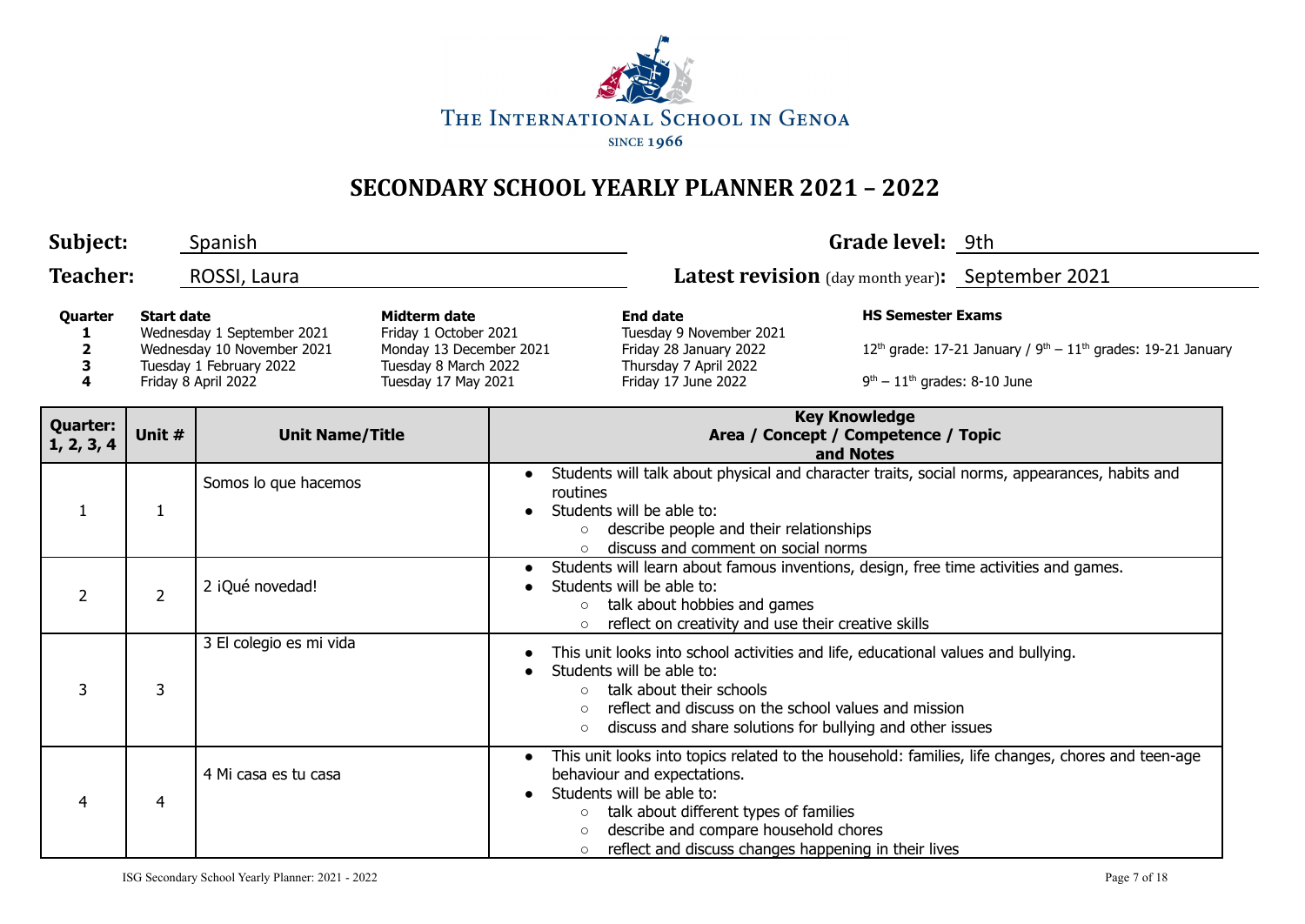

| Subject:                      |                                                                                                                                                                                                                                                    | Italiano A                                                          |  |                                                                                                                                                                         |                                                                                                                                                                                                                                | Grade level: 9th                                                 |                                                                                                     |
|-------------------------------|----------------------------------------------------------------------------------------------------------------------------------------------------------------------------------------------------------------------------------------------------|---------------------------------------------------------------------|--|-------------------------------------------------------------------------------------------------------------------------------------------------------------------------|--------------------------------------------------------------------------------------------------------------------------------------------------------------------------------------------------------------------------------|------------------------------------------------------------------|-----------------------------------------------------------------------------------------------------|
| <b>Teacher:</b>               |                                                                                                                                                                                                                                                    | <b>Fulvia Gabinio</b>                                               |  |                                                                                                                                                                         | Latest revision (day month year): 30.08.2021                                                                                                                                                                                   |                                                                  |                                                                                                     |
| Quarter<br>2<br>3             | Midterm date<br><b>Start date</b><br>Wednesday 1 September 2021<br>Friday 1 October 2021<br>Wednesday 10 November 2021<br>Monday 13 December 2021<br>Tuesday 1 February 2022<br>Tuesday 8 March 2022<br>Friday 8 April 2022<br>Tuesday 17 May 2021 |                                                                     |  | <b>End date</b><br>Tuesday 9 November 2021<br>Friday 28 January 2022<br>Thursday 7 April 2022<br>Friday 17 June 2022                                                    | <b>HS Semester Exams</b><br>$9th - 11th$ grades: 8-10 June                                                                                                                                                                     | $12th$ grade: 17-21 January / $9th - 11th$ grades: 19-21 January |                                                                                                     |
| <b>Quarter:</b><br>1, 2, 3, 4 | Unit #                                                                                                                                                                                                                                             | <b>Unit Name/Title</b>                                              |  |                                                                                                                                                                         | <b>Key Knowledge</b><br>Area / Concept / Competence / Topic<br>and Notes                                                                                                                                                       |                                                                  |                                                                                                     |
| $\mathbf{1}$                  | $\mathbf{1}$                                                                                                                                                                                                                                       | Introduzione alla lingua ed all'origine<br>della Letteratura        |  |                                                                                                                                                                         | Domande: che cosa è la letteratura: indagine sui diversi aspetti di espressione e comunicazione. La<br>presenza necessaria nella storia dell'umanità. Riconoscere i generi. Le prime forme documentate, dove,<br>come, perchè. |                                                                  |                                                                                                     |
| $\mathbf{1}$                  | $\overline{2}$                                                                                                                                                                                                                                     | L'epica classica: il mito - L'Iliade.<br>La questione omerica.      |  | La civiltà narrata. La tradizione come identità sociale. Il registro e lo stile. I simboli ed i significati di una<br>espressione non scritta. Concetto: comunicazione. |                                                                                                                                                                                                                                |                                                                  |                                                                                                     |
| 2                             | $\overline{2}$                                                                                                                                                                                                                                     | Progetto su: epica classica.                                        |  | Attività tematica di approfondimento, applicazione creativa, manuale, di gruppo.                                                                                        |                                                                                                                                                                                                                                |                                                                  |                                                                                                     |
| $1 - 2$                       | 3                                                                                                                                                                                                                                                  | Antologia: letture tematiche                                        |  | Lettura critica sulle diverse componenti tematiche e stilistiche. Autori vari. Esercitazioni individuali e di<br>gruppo.                                                |                                                                                                                                                                                                                                |                                                                  |                                                                                                     |
| $\overline{2}$                | 4                                                                                                                                                                                                                                                  | Analisi del testo:<br>Il barone rampante, I.Calvino                 |  | Lettura critica, analisi tematica, contestuale, stilistica. Leggere al di là del testo. La creatività del testo.                                                        |                                                                                                                                                                                                                                |                                                                  |                                                                                                     |
| $2 - 3$                       | 5                                                                                                                                                                                                                                                  | Il genere letterario:<br>il racconto/romanzo poliziesco             |  |                                                                                                                                                                         | componenti, letture di vari autori e soggetti - Esercitazioni individuali e di gruppo.                                                                                                                                         |                                                                  | Approfondimento di un genere letterario – Le caratteristiche del genere poliziesco – Individuazione |
| 3                             | 6                                                                                                                                                                                                                                                  | Analisi del testo: A. Christhie,<br>Assassinio sull'Orient express. |  | Lettura critica, analisi tematica, contestuale, stilistica. Leggere al di là del testo. Concetto: i legàmi                                                              |                                                                                                                                                                                                                                |                                                                  |                                                                                                     |
| 3                             | 6                                                                                                                                                                                                                                                  | Progetto su: il giallo                                              |  |                                                                                                                                                                         | Attività tematica di approfondimento, applicazione creativa, manuale, di gruppo                                                                                                                                                |                                                                  |                                                                                                     |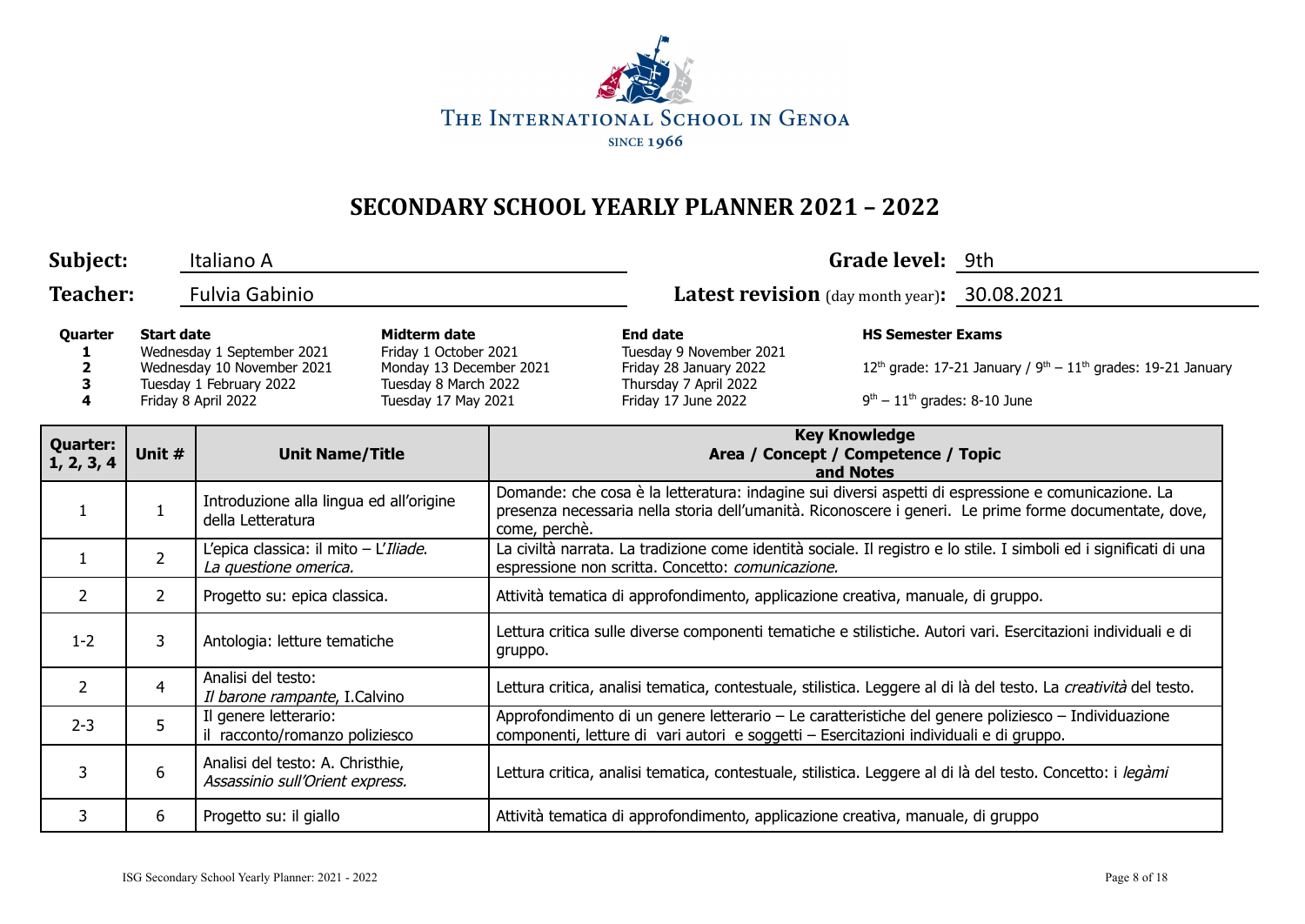

| $3 - 4$ |   | Antologia: letture tematiche                              | Lettura critica sulle diverse componenti tematiche e stilistiche. Autori vari. Esercitazioni individuali e di<br>gruppo.                                                           |
|---------|---|-----------------------------------------------------------|------------------------------------------------------------------------------------------------------------------------------------------------------------------------------------|
|         | 8 | Analisi del testo: H.G.Wells,<br>L'uomo invisibile.       | Lettura critica, analisi tematica, contestuale, stilistica. L'immagine della scienza nel contesto<br>storico-culturale e della letteratura di fine '800. Concetto: la prospettiva. |
|         |   | La letteratura del sottogenere<br>Fantastico-meraviglioso | La letteratura di fine '800. Caratteristiche e contesti. Esercitazioni individuali/di gruppo.<br>Progetto                                                                          |
|         |   | Ripasso e Progetto finale                                 |                                                                                                                                                                                    |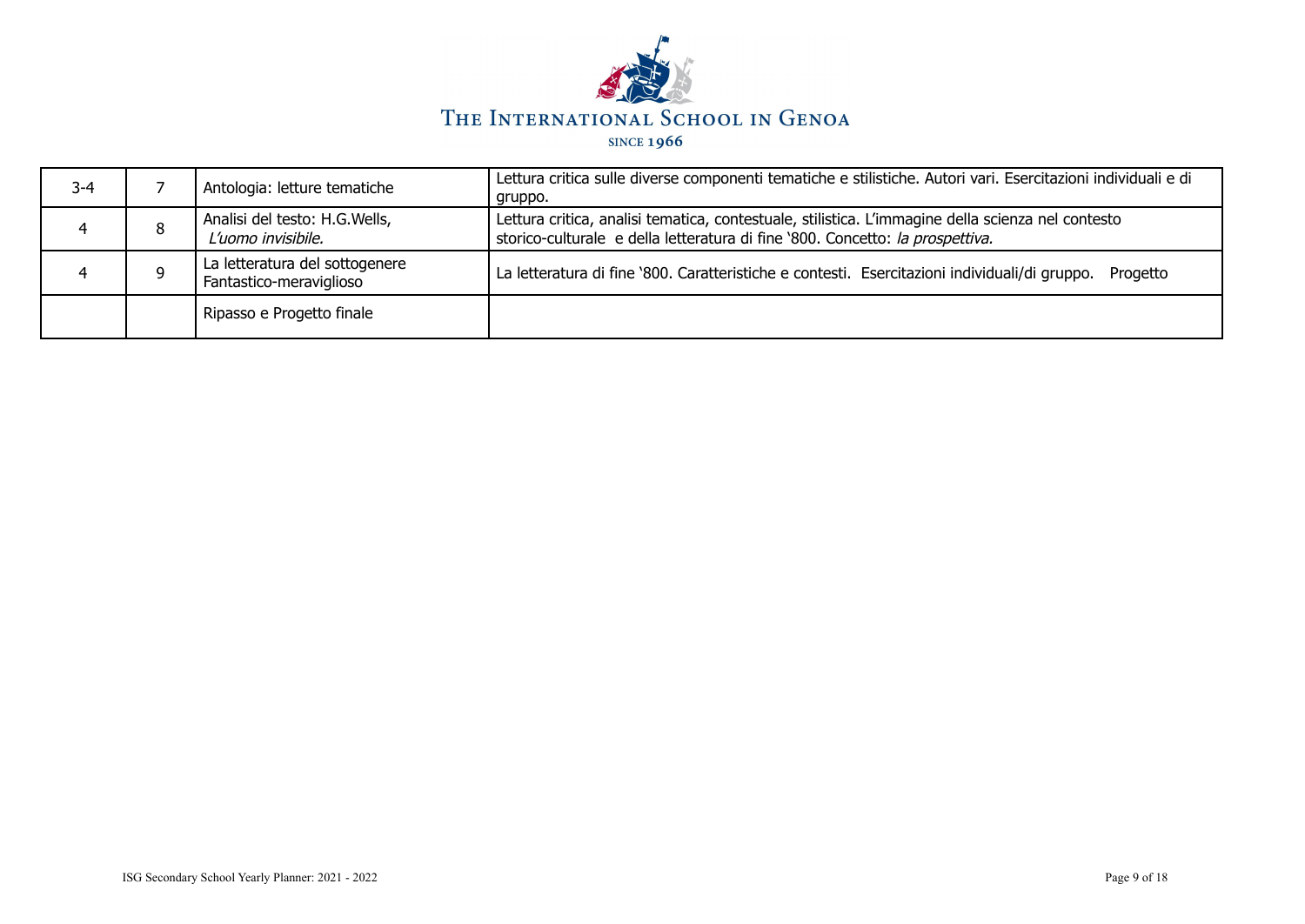

| Subject:                      |                   | <b>IB MYP Visual Arts 4</b>                                                                                |                                                                                                                 |                                                                                                                                                                                                    |                                                                                                                                                                                                                                                                          | Grade level: 9                                                           |                                                    |
|-------------------------------|-------------------|------------------------------------------------------------------------------------------------------------|-----------------------------------------------------------------------------------------------------------------|----------------------------------------------------------------------------------------------------------------------------------------------------------------------------------------------------|--------------------------------------------------------------------------------------------------------------------------------------------------------------------------------------------------------------------------------------------------------------------------|--------------------------------------------------------------------------|----------------------------------------------------|
| <b>Teacher:</b>               |                   | <b>Massimo Palazzi</b>                                                                                     |                                                                                                                 |                                                                                                                                                                                                    |                                                                                                                                                                                                                                                                          |                                                                          | Latest revision (day month year): 1 September 2021 |
| Quarter<br>4                  | <b>Start date</b> | Wednesday 1 September 2021<br>Wednesday 10 November 2021<br>Tuesday 1 February 2022<br>Friday 8 April 2022 | Midterm date<br>Friday 1 October 2021<br>Monday 13 December 2021<br>Tuesday 8 March 2022<br>Tuesday 17 May 2021 | <b>HS Semester Exams</b><br><b>End date</b><br>Tuesday 9 November 2021<br>Friday 28 January 2022<br>Thursday 7 April 2022<br>Friday 17 June 2022<br>$9th - 11th$ grades: 8-10 June                 |                                                                                                                                                                                                                                                                          | $12th$ grade: 17-21 January / $9th - 11th$ grades: 19-21 January         |                                                    |
| <b>Quarter:</b><br>1, 2, 3, 4 | Unit #            | <b>Unit Name/Title</b>                                                                                     |                                                                                                                 |                                                                                                                                                                                                    |                                                                                                                                                                                                                                                                          | <b>Key Knowledge</b><br>Area / Concept / Competence / Topic<br>and Notes |                                                    |
|                               |                   | Shape, shadows and form                                                                                    |                                                                                                                 | Positive and negative spaces<br>Drawing practice, painting, collage and printing media<br>Digital photography as a framing art: composition strategies<br>Lighting schemes and personal expression |                                                                                                                                                                                                                                                                          |                                                                          |                                                    |
|                               |                   | Identity made visible                                                                                      |                                                                                                                 |                                                                                                                                                                                                    | Analysis and interpretation of artworks in relationship with a specific cultural context.<br>Visual communication, social statements and propaganda<br>Art and different purposes: portraits<br>How knowledge of visual culture may influence personal responses to art. |                                                                          |                                                    |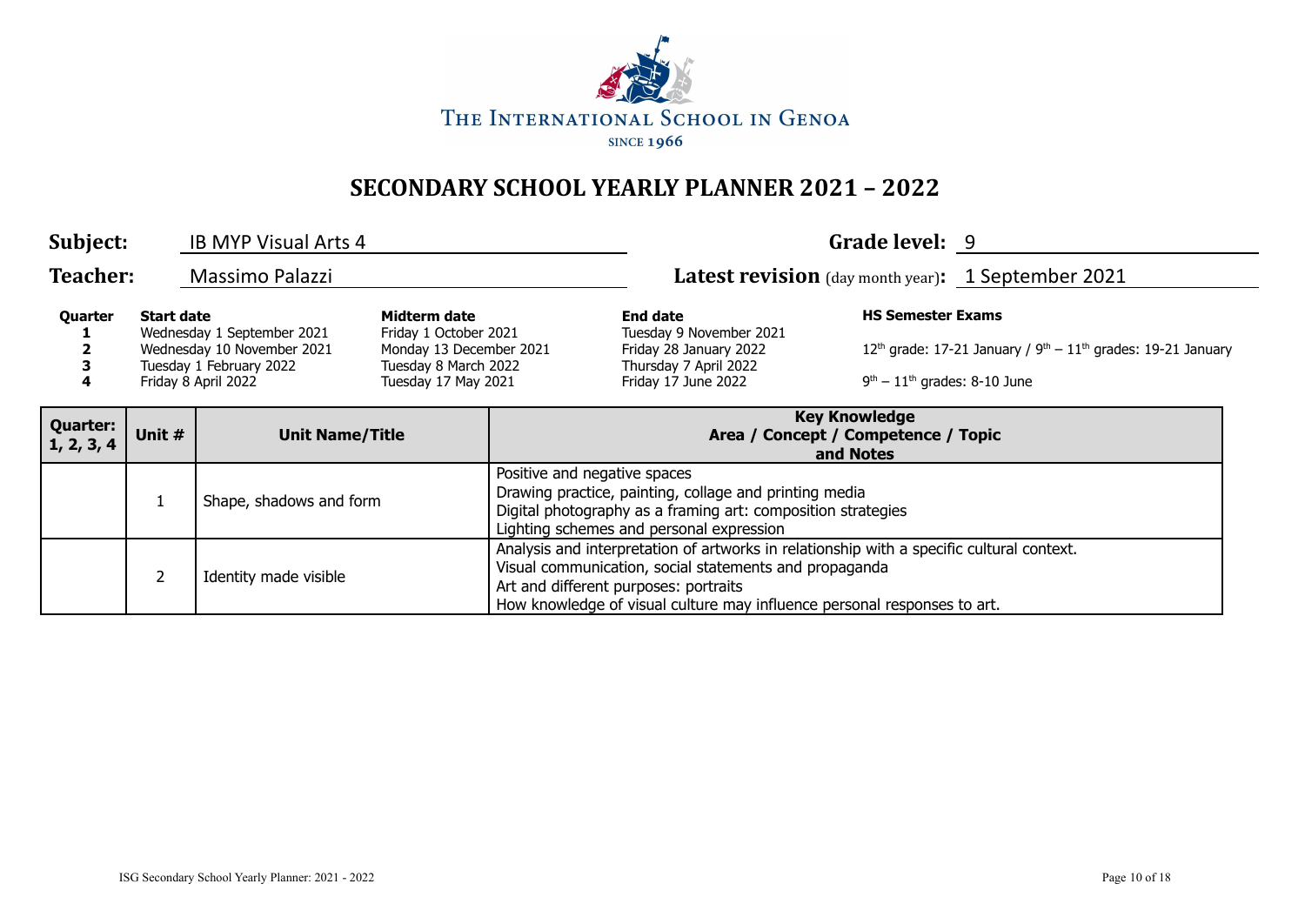

| Subject:                                                                                                                                                                                                                                                           |                | Drama                  |                                                                                                                      |                                                                                                      |                                                                                         | Grade level: 9 |                                                                                                 |
|--------------------------------------------------------------------------------------------------------------------------------------------------------------------------------------------------------------------------------------------------------------------|----------------|------------------------|----------------------------------------------------------------------------------------------------------------------|------------------------------------------------------------------------------------------------------|-----------------------------------------------------------------------------------------|----------------|-------------------------------------------------------------------------------------------------|
| <b>Teacher:</b>                                                                                                                                                                                                                                                    |                | Dario Polmonari        |                                                                                                                      |                                                                                                      | <b>Latest revision</b> (day month year): 1 September 2021                               |                |                                                                                                 |
| <b>Start date</b><br>Midterm date<br>Quarter<br>Wednesday 1 September 2021<br>Friday 1 October 2021<br>Wednesday 10 November 2021<br>Monday 13 December 2021<br>Tuesday 1 February 2022<br>Tuesday 8 March 2022<br>Tuesday 17 May 2021<br>Friday 8 April 2022<br>4 |                |                        | <b>End date</b><br>Tuesday 9 November 2021<br>Friday 28 January 2022<br>Thursday 7 April 2022<br>Friday 17 June 2022 | <b>HS Semester Exams</b><br>$9th - 11th$ grades: 8-10 June                                           | $12^{th}$ grade: 17-21 January / $9^{th} - 11^{th}$ grades: 19-21 January               |                |                                                                                                 |
| <b>Quarter:</b><br>1, 2, 3, 4                                                                                                                                                                                                                                      | Unit #         | <b>Unit Name/Title</b> |                                                                                                                      | <b>Key Knowledge</b><br>Area / Concept / Competence / Topic<br>and Notes                             |                                                                                         |                |                                                                                                 |
| 1                                                                                                                                                                                                                                                                  | $\mathbf{1}$   | Drama                  |                                                                                                                      | What is drama?                                                                                       |                                                                                         |                |                                                                                                 |
| $\mathbf{1}$                                                                                                                                                                                                                                                       | 1              | Elements of drama      |                                                                                                                      | Exercise aimed to build confidence, to create a sense of a group, to fight judgment, to trust others |                                                                                         |                |                                                                                                 |
| 1                                                                                                                                                                                                                                                                  | 1              | Elements of acting     |                                                                                                                      | Learn how to read for an audience, to stay on stage and successfully be in a character               |                                                                                         |                |                                                                                                 |
| 1                                                                                                                                                                                                                                                                  | $\overline{2}$ | Genres                 |                                                                                                                      | Learn meaning and types of genre                                                                     |                                                                                         |                |                                                                                                 |
| 1                                                                                                                                                                                                                                                                  | $\overline{2}$ | Identity               |                                                                                                                      | Study famous monologue                                                                               |                                                                                         |                |                                                                                                 |
|                                                                                                                                                                                                                                                                    | 3              | Elements of Acting II  |                                                                                                                      |                                                                                                      | Practicing monologue from famous texts                                                  |                |                                                                                                 |
| 1                                                                                                                                                                                                                                                                  | 3              | Identity II            |                                                                                                                      | What is a role?                                                                                      |                                                                                         |                |                                                                                                 |
|                                                                                                                                                                                                                                                                    | 4              | Monologue              |                                                                                                                      | Write a personal monologue                                                                           |                                                                                         |                |                                                                                                 |
|                                                                                                                                                                                                                                                                    | 4              | Build a character      |                                                                                                                      |                                                                                                      | Compare a character of well known play and yourself, find similarities in the character |                |                                                                                                 |
| 1                                                                                                                                                                                                                                                                  | 4              | Project                |                                                                                                                      |                                                                                                      |                                                                                         |                | Project interpreting a monologue of one of your schoolmates and build a new idea of a character |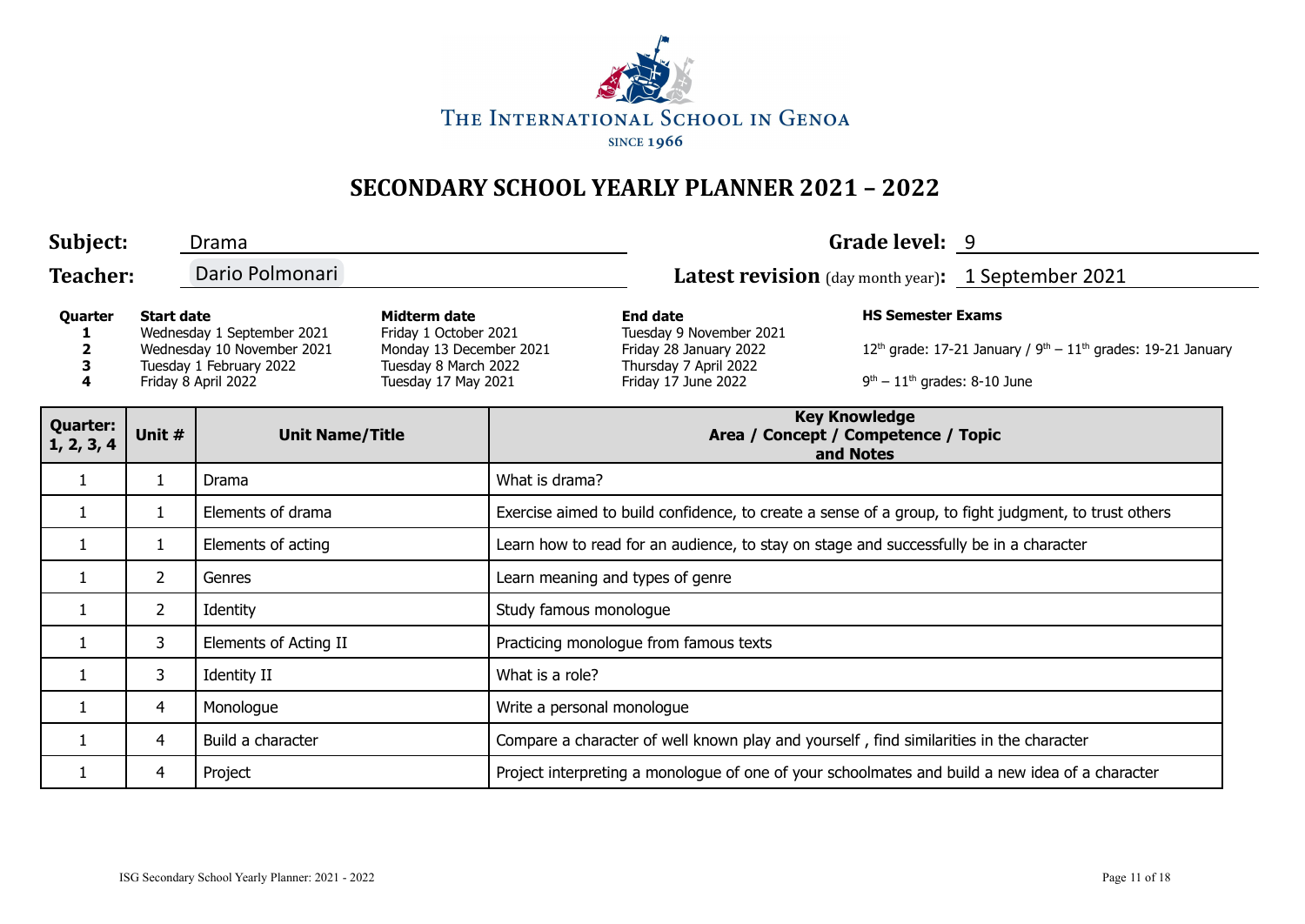

| Subject:                                                                                                                                                                                                                                                                  |                | Math                    |                                                                                                                                                                                                                                                        |                                                                                                                                                                                                                                                                                                                                                                                                                                                                                                                                                                                                                                                                                                                                                                                                                         | Grade level: Grade 9 |  |
|---------------------------------------------------------------------------------------------------------------------------------------------------------------------------------------------------------------------------------------------------------------------------|----------------|-------------------------|--------------------------------------------------------------------------------------------------------------------------------------------------------------------------------------------------------------------------------------------------------|-------------------------------------------------------------------------------------------------------------------------------------------------------------------------------------------------------------------------------------------------------------------------------------------------------------------------------------------------------------------------------------------------------------------------------------------------------------------------------------------------------------------------------------------------------------------------------------------------------------------------------------------------------------------------------------------------------------------------------------------------------------------------------------------------------------------------|----------------------|--|
| <b>Teacher:</b>                                                                                                                                                                                                                                                           |                | Derek Hamm/Lauren House |                                                                                                                                                                                                                                                        | Latest revision (day month year): 25/8/2021                                                                                                                                                                                                                                                                                                                                                                                                                                                                                                                                                                                                                                                                                                                                                                             |                      |  |
| <b>Midterm date</b><br><b>Start date</b><br>Quarter<br>Wednesday 1 September 2021<br>Friday 1 October 2021<br>Wednesday 10 November 2021<br>Monday 13 December 2021<br>Tuesday 1 February 2022<br>Tuesday 8 March 2022<br>4<br>Friday 8 April 2022<br>Tuesday 17 May 2021 |                |                         | <b>HS Semester Exams</b><br><b>End date</b><br>Tuesday 9 November 2021<br>$12th$ grade: 17-21 January / $9th - 11th$ grades: 19-21 January<br>Friday 28 January 2022<br>Thursday 7 April 2022<br>$9th - 11th$ grades: 8-10 June<br>Friday 17 June 2022 |                                                                                                                                                                                                                                                                                                                                                                                                                                                                                                                                                                                                                                                                                                                                                                                                                         |                      |  |
| <b>Quarter:</b><br>1, 2, 3, 4                                                                                                                                                                                                                                             | Unit #         | <b>Unit Name/Title</b>  |                                                                                                                                                                                                                                                        | <b>Key Knowledge</b><br>Area / Concept / Competence / Topic<br>and Notes                                                                                                                                                                                                                                                                                                                                                                                                                                                                                                                                                                                                                                                                                                                                                |                      |  |
|                                                                                                                                                                                                                                                                           |                | What are the chances?   | independent                                                                                                                                                                                                                                            | Representing sample spaces in tables, lists and diagrams. Drawing tree diagrams, Venn diagrams and two-way<br>tables. Calculating probabilities from Venn diagrams and two-way tables. Using tree diagrams to calculate<br>probabilities with and without replacement. Understanding informal ideas of randomness. Understanding and<br>using formal probability notation. Calculating probabilities of independent, mutually exclusive and combined<br>events. Proving probability theorems. Determining whether or not events are mutually exclusive and/or<br>Extended: Additional objectives include Drawing tree diagrams to represent conditional probabilities.<br>Calculating conditional probabilities from tree diagrams, Venn diagrams and two-way tables. Determining<br>whether two events are independent |                      |  |
| 1/2                                                                                                                                                                                                                                                                       | $\overline{2}$ | A model of equality     |                                                                                                                                                                                                                                                        | Solving linear equations and systems of linear equations algebraically and graphically. Using equivalence<br>transformations to solve linear equations and systems of equations. Creating a mathematical model to solve<br>real-life problems. Determining if a model solution is equivalent to the real-life solution. Evaluating and<br>interpreting your solutions in light of real-life problems. Solving systems of inequalities algebraically and<br>graphically. Modelling real-life problems with linear programming                                                                                                                                                                                                                                                                                            |                      |  |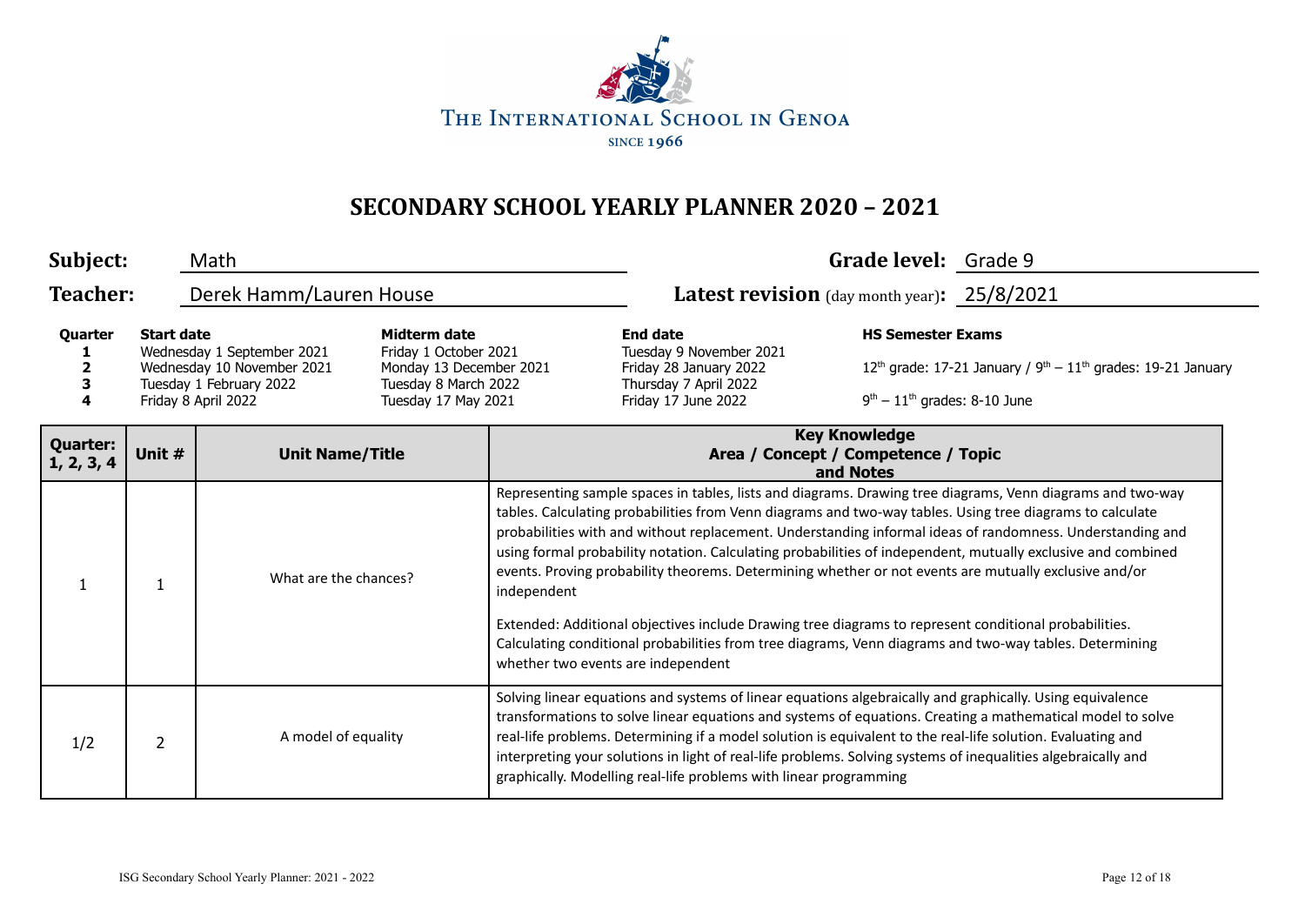

|     |   |                                      | Extended: Additional objectives include Solve quadratic equations (completing the square), logarithm<br>functions, graphing nonlinear inequalities (one variable), graphing nonlinear inequalities (two variables),<br>algebraic solutions to nonlinear inequalities                                                                                                                                                                                                                                                                                                                                                                                          |  |  |  |  |
|-----|---|--------------------------------------|---------------------------------------------------------------------------------------------------------------------------------------------------------------------------------------------------------------------------------------------------------------------------------------------------------------------------------------------------------------------------------------------------------------------------------------------------------------------------------------------------------------------------------------------------------------------------------------------------------------------------------------------------------------|--|--|--|--|
| 2   | 3 | A whole range of things/City Skyline | Categorizing data. Constructing stem-and-leaf diagrams. Calculating quartiles, the range and the interquartile<br>range. Giving a ve-point summary of a set of data. Constructing box-and-whisker diagrams from a cumulative<br>frequency curve. Identifying outliers. Comparing distributions. Finding the mean, median, mode and range from<br>a grouped frequency table. Representing grouped data in a cumulative frequency curve. Finding the five-point<br>summary from a cumulative frequency curve                                                                                                                                                    |  |  |  |  |
| 3   | 4 | Going around and around              | Knowing the terms chord, arc, segment and sector. Finding the length of an arc of a circle. Finding the angle in a<br>sector of a circle. Finding the perimeter and area of a sector of a circle. Finding the length of a chord. Finding<br>the surface area of any 3D shape (including pyramids, cones and spheres). Finding the volume of any 3D shape<br>(including pyramids, cones and spheres)                                                                                                                                                                                                                                                           |  |  |  |  |
|     |   |                                      | Extended: Understanding and using coordinates in three dimensions. Using the distance, section and midpoint<br>formulae in three dimensions. Using Pythagoras and trigonometry in three dimensions. Finding the angle<br>between a line and a plane                                                                                                                                                                                                                                                                                                                                                                                                           |  |  |  |  |
| 3/4 | 5 | Can I exchange this please?          | Converting between different currencies. Recognizing conversions in real-life contexts. Solving word problems<br>involving currencies. Understanding the meaning of different rates and commission charges. Calculating<br>commission charges. Knowing different definitions for the absolute value of a number. Understanding the<br>properties of the absolute value of a number. Converting between metric units, including metric units of area<br>and volume. Converting between metric and imperial units. Using units correctly in problem solving. Solving<br>problems involving compound measures. Deciding if the answer to a problem is reasonable |  |  |  |  |
|     | 6 | Are you saying I'm irrational?       | Simplifying irrational numerical expressions. Approximating radicals. Applying rules of radicals to simplify them.<br>Performing operations on radicals to simplify expressions that contain radicals. Finding a constant of<br>proportionality. Setting up direct and indirect proportion equations to model a situation. Graphing direct and<br>indirect relationships. Recognizing direct and inverse proportion from graphs. Identifying direct and inverse<br>proportion from tables of values                                                                                                                                                           |  |  |  |  |
|     |   |                                      | Extended: Evaluating numerical expressions with a positive or negative fractional exponent. Writing numerical<br>expressions with fractional exponents as radicals. Using the rules of indices to simplify expressions that contain<br>radicals and/or fractional exponents                                                                                                                                                                                                                                                                                                                                                                                   |  |  |  |  |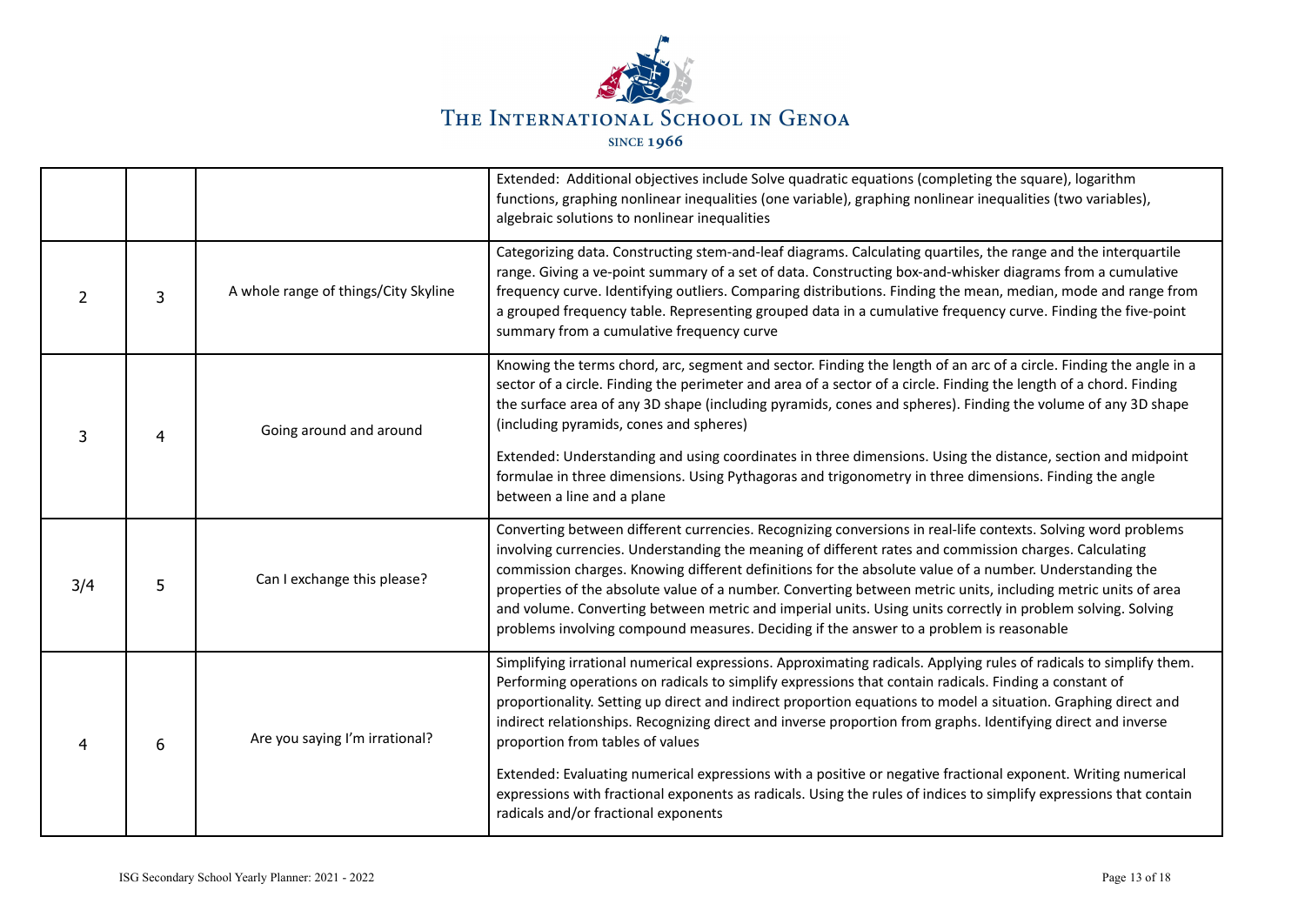

|  |  | Back to the beginning | Factoring quadratic expressions, where the coefficient of x^2 is 1, including the difference of two squares<br>Factoring quadratic expressions where the coefficient of x^2 is not 1. Finding the axis of symmetry and vertex of<br>a quadratic function. Expressing a quadratic function in three different forms: standard, factorized and vertex.<br>Finding a quadratic function given three distinct points on its graph. Finding a function to model a real-life<br>parabola. Understanding how many unique points dene an object in a given dimension of space. Solving<br>quadratic equations algebraically and graphically. Solving real-life problems by creating and using quadratic<br>models |
|--|--|-----------------------|-----------------------------------------------------------------------------------------------------------------------------------------------------------------------------------------------------------------------------------------------------------------------------------------------------------------------------------------------------------------------------------------------------------------------------------------------------------------------------------------------------------------------------------------------------------------------------------------------------------------------------------------------------------------------------------------------------------|
|--|--|-----------------------|-----------------------------------------------------------------------------------------------------------------------------------------------------------------------------------------------------------------------------------------------------------------------------------------------------------------------------------------------------------------------------------------------------------------------------------------------------------------------------------------------------------------------------------------------------------------------------------------------------------------------------------------------------------------------------------------------------------|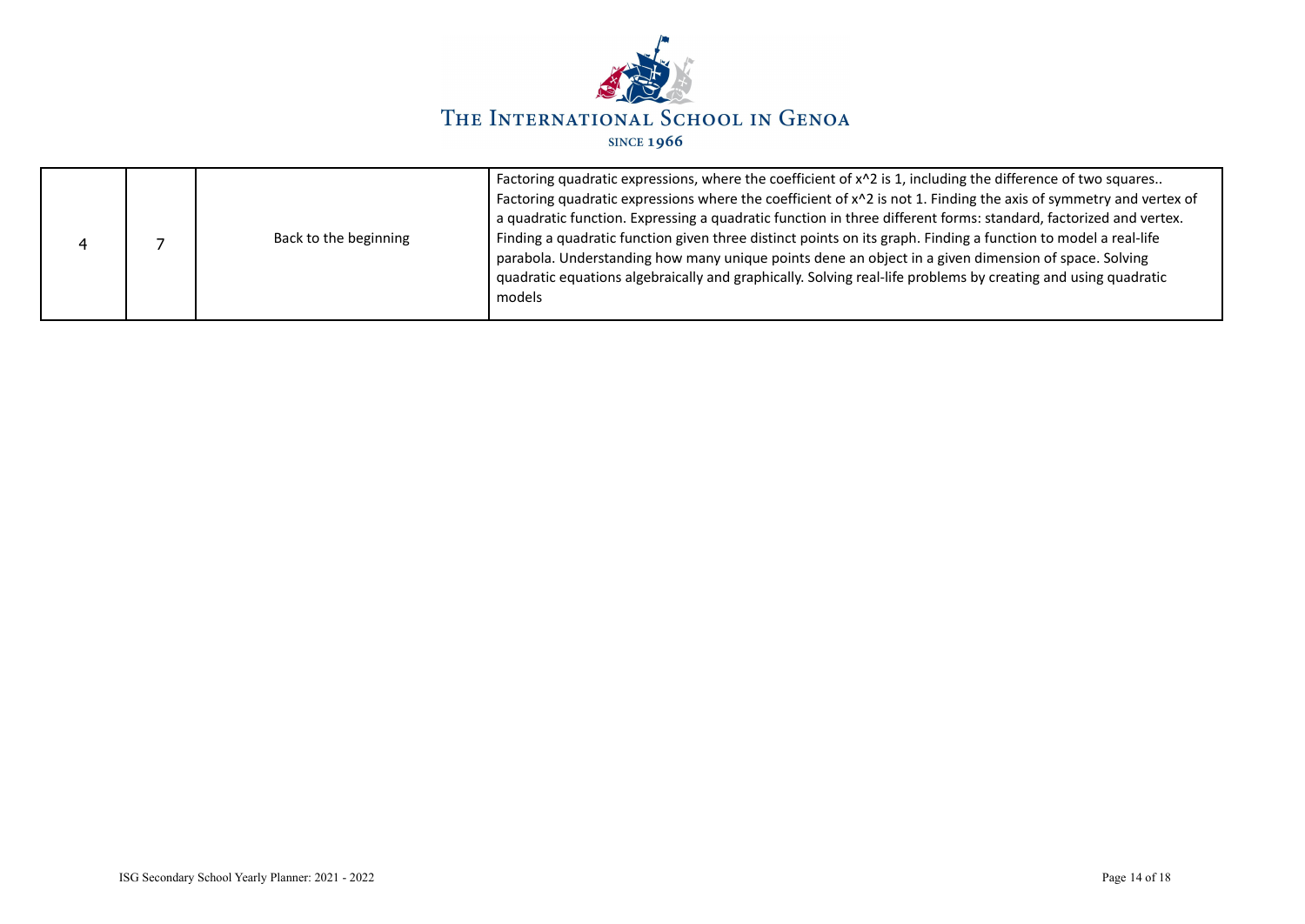

| Subject:            | English Language and Literature A                                                                                               |                                                                                                                 |                                                                                                                      | <b>Grade level:</b> 9th grade                                                                                                            |
|---------------------|---------------------------------------------------------------------------------------------------------------------------------|-----------------------------------------------------------------------------------------------------------------|----------------------------------------------------------------------------------------------------------------------|------------------------------------------------------------------------------------------------------------------------------------------|
| <b>Teacher:</b>     | Eric Stam                                                                                                                       |                                                                                                                 |                                                                                                                      | Latest revision (day month year): August 2021                                                                                            |
| <b>Quarter</b><br>4 | <b>Start date</b><br>Wednesday 1 September 2021<br>Wednesday 10 November 2021<br>Tuesday 1 February 2022<br>Friday 8 April 2022 | Midterm date<br>Friday 1 October 2021<br>Monday 13 December 2021<br>Tuesday 8 March 2022<br>Tuesday 17 May 2021 | <b>End date</b><br>Tuesday 9 November 2021<br>Friday 28 January 2022<br>Thursday 7 April 2022<br>Friday 17 June 2022 | <b>HS Semester Exams</b><br>12 <sup>th</sup> grade: 17-21 January / $9th - 11th$ grades: 19-21 January<br>$9th - 11th$ grades: 8-10 June |

| <b>Quarter:</b><br>1, 2, 3, 4 | Unit # | <b>Unit Name</b>                                               | <b>Key Knowledge</b><br>Area / Concept / Competence / Topic<br>and Notes                                                                                    |  |  |  |
|-------------------------------|--------|----------------------------------------------------------------|-------------------------------------------------------------------------------------------------------------------------------------------------------------|--|--|--|
|                               |        | Ways of seeing: perception and<br>Persepolis                   | Eastern and Western perceptions, reading nonfiction, the Iranian revolution, literary technique in graphic<br>literature, culture shock, the personal essay |  |  |  |
|                               |        | Another person's shoes: inference and<br>To Kill a Mockingbird | Reading strategies, inference, character perspectives, creative writing, formal essay                                                                       |  |  |  |
| $2 - 3$                       |        | Postcolonialism: Things Fall Apart                             | Post-colonial critical theory, presentation skills, intertextuality                                                                                         |  |  |  |
| $3 - 4$                       |        | Blurred lines: fiction, reality and<br>Measuring the World     | Students select the area of competence they want to develop as part of a research project, culminating in<br>a piece of creative non-fiction                |  |  |  |
| 4                             |        | Language barriers: education and<br>Pygmalion                  | Metacognition, conventions of drama, language and power, dramatic performance                                                                               |  |  |  |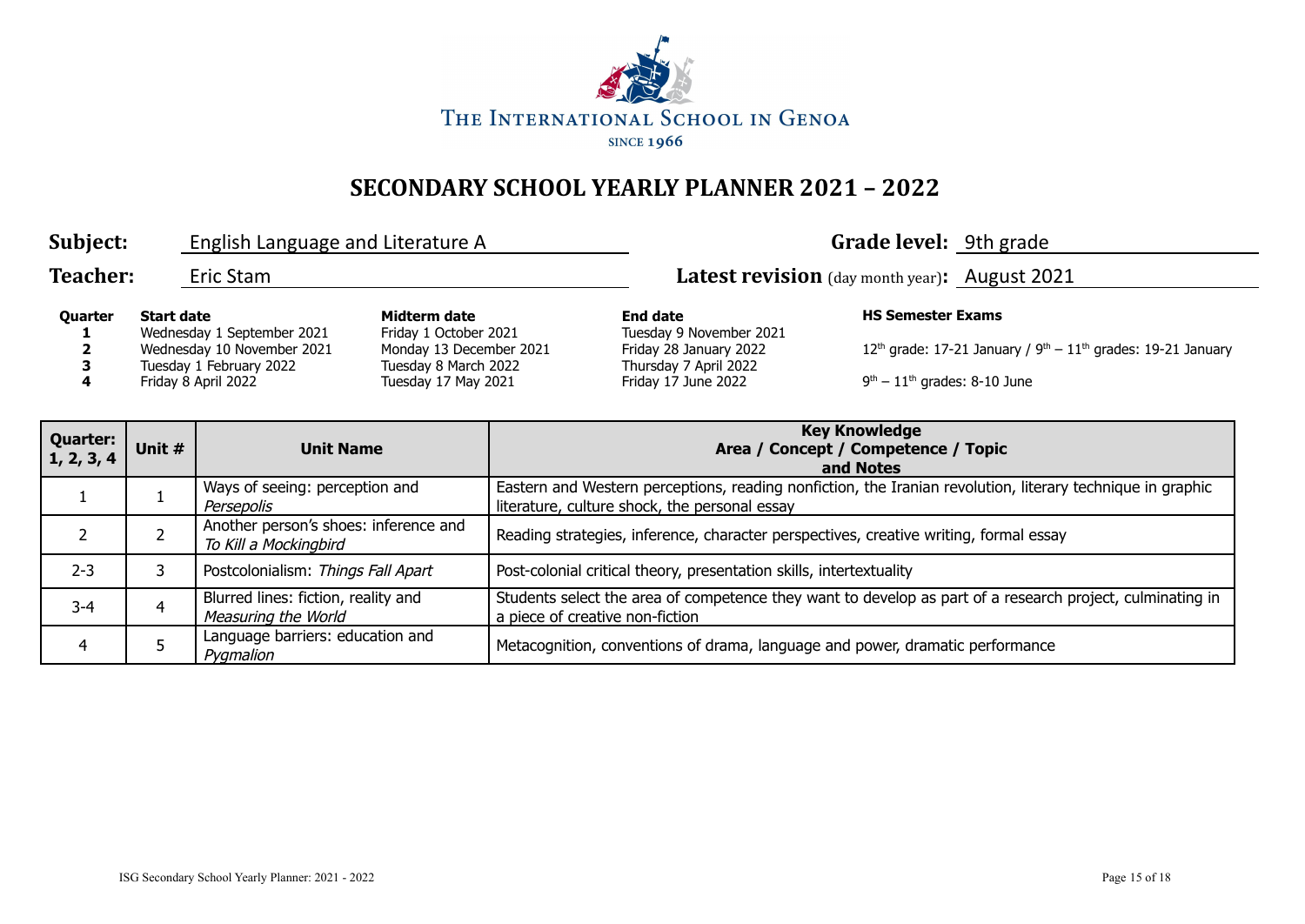

| Subject:                      |                                                                                                                                                                                                                                                         | <b>FRENCH</b>                                                                            |  |                                                                                                                                                                                                                                                                |                                                                                                                                                    | Grade level: 9th                                                         |  |  |
|-------------------------------|---------------------------------------------------------------------------------------------------------------------------------------------------------------------------------------------------------------------------------------------------------|------------------------------------------------------------------------------------------|--|----------------------------------------------------------------------------------------------------------------------------------------------------------------------------------------------------------------------------------------------------------------|----------------------------------------------------------------------------------------------------------------------------------------------------|--------------------------------------------------------------------------|--|--|
| <b>Teacher:</b>               |                                                                                                                                                                                                                                                         | Eva MICHELI                                                                              |  | Latest revision (day month year): 1/09/2020                                                                                                                                                                                                                    |                                                                                                                                                    |                                                                          |  |  |
| Quarter<br>4                  | <b>Start date</b><br>Midterm date<br>Wednesday 30 September 2020<br>Tuesday 1 September 2020<br>Friday 11 December 2020<br>Monday 9 November 2020<br>Wednesday 10 March 2021<br>Monday 1 February 2021<br>Monday 19 April 2021<br>Wednesday 19 May 2021 |                                                                                          |  | <b>HS Semester Exams</b><br><b>End date</b><br>Friday 6 November 2020<br>12 <sup>th</sup> grade: 18-22 January / $9th - 11th$ grades: 20-22 January<br>Friday 29 January 2021<br>Friday 16 April 2021<br>$9th - 11th$ grades: 9-11 June<br>Friday 18 June 2021 |                                                                                                                                                    |                                                                          |  |  |
| <b>Quarter:</b><br>1, 2, 3, 4 | Unit #                                                                                                                                                                                                                                                  | <b>Unit Name</b>                                                                         |  |                                                                                                                                                                                                                                                                |                                                                                                                                                    | <b>Key Knowledge</b><br>Area / Concept / Competence / Topic<br>and Notes |  |  |
|                               |                                                                                                                                                                                                                                                         | L'identité                                                                               |  |                                                                                                                                                                                                                                                                | Notre identité culturelle et nos relations.<br>Culture et sous cultures des adolescents.<br>Film Entre les murs<br>Livre Taourama et le lagon bleu |                                                                          |  |  |
| $\overline{2}$                | $\overline{2}$                                                                                                                                                                                                                                          | L'identité                                                                               |  |                                                                                                                                                                                                                                                                | Les traditions, les fêtes, le patrimoine culinaire<br>Noel, Le réveillon, la galette des rois, la Chandeleur                                       |                                                                          |  |  |
| 2/3                           | 3                                                                                                                                                                                                                                                       | L'organisation sociale                                                                   |  | Comment réaliser une ville idéale éco solidaire. L'école du futur. Les métiers.<br>Film et livre chanson sur Arsène Lupin                                                                                                                                      |                                                                                                                                                    |                                                                          |  |  |
| 3/4                           | 4                                                                                                                                                                                                                                                       | Le plaisir de lire. Enquête.<br>Expériences<br>Livre Le petit prince<br>Pièce de théâtre |  |                                                                                                                                                                                                                                                                | En quoi les voyages élargissent nos horizons?                                                                                                      |                                                                          |  |  |
|                               |                                                                                                                                                                                                                                                         |                                                                                          |  |                                                                                                                                                                                                                                                                |                                                                                                                                                    |                                                                          |  |  |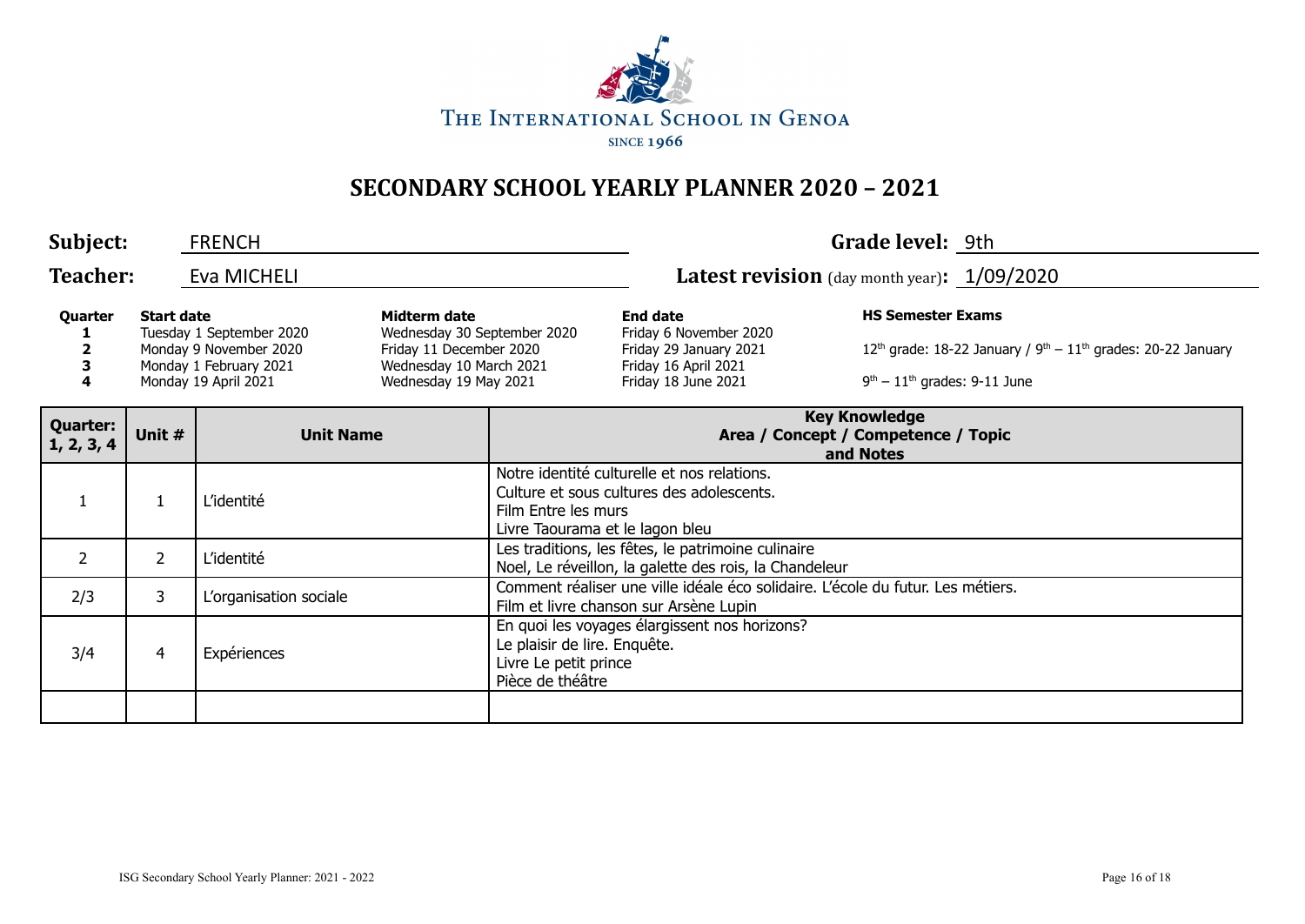

| Subject:                      | <b>Music</b><br>Silvia Manfredi |                                                                                                                 |                                                                                                                 | Grade level: 9                                                                                                                                                                                                                                                                                                                                                                                                                                                                                                                       |                                                                                                                                         |  |  |  |
|-------------------------------|---------------------------------|-----------------------------------------------------------------------------------------------------------------|-----------------------------------------------------------------------------------------------------------------|--------------------------------------------------------------------------------------------------------------------------------------------------------------------------------------------------------------------------------------------------------------------------------------------------------------------------------------------------------------------------------------------------------------------------------------------------------------------------------------------------------------------------------------|-----------------------------------------------------------------------------------------------------------------------------------------|--|--|--|
| <b>Teacher:</b>               |                                 |                                                                                                                 |                                                                                                                 |                                                                                                                                                                                                                                                                                                                                                                                                                                                                                                                                      | Latest revision (day month year): 30 August 2021                                                                                        |  |  |  |
| Quarter                       | <b>Start date</b>               | Wednesday 1 September 2021<br>Wednesday 10 November 2021<br>Tuesday 1 February 2022<br>Friday 8 April 2022      | Midterm date<br>Friday 1 October 2021<br>Monday 13 December 2021<br>Tuesday 8 March 2022<br>Tuesday 17 May 2021 | <b>End date</b><br>Tuesday 9 November 2021<br>Friday 28 January 2022<br>Thursday 7 April 2022<br>Friday 17 June 2022                                                                                                                                                                                                                                                                                                                                                                                                                 | <b>HS Semester Exams</b><br>$12^{th}$ grade: 17-21 January / $9^{th} - 11^{th}$ grades: 19-21 January<br>$9th - 11th$ grades: 8-10 June |  |  |  |
| <b>Quarter:</b><br>1, 2, 3, 4 | Unit #                          | <b>Unit Name/Title</b>                                                                                          |                                                                                                                 | <b>Key Knowledge</b><br>Area / Concept / Competence / Topic<br>and Notes                                                                                                                                                                                                                                                                                                                                                                                                                                                             |                                                                                                                                         |  |  |  |
|                               |                                 | Living room music - Music<br>reading and<br>instrumental/vocal<br>performance, music history<br>and creativity. |                                                                                                                 | Review of the basic elements of music notation, preparation and performance of a piece of music, review of the musical<br>timeline, focus on Beethoven and the transition from the Classical to the Romantic period, in depth study of the Romantic<br>and Contemporary periods, in depth study of the Dvorak's Largo from his 9th Symphony, in depth study of a few John<br>Cage's compositions, reflections on selected pieces, personal or group creativity projects related to the musical styles of<br>the Contemporary period. |                                                                                                                                         |  |  |  |